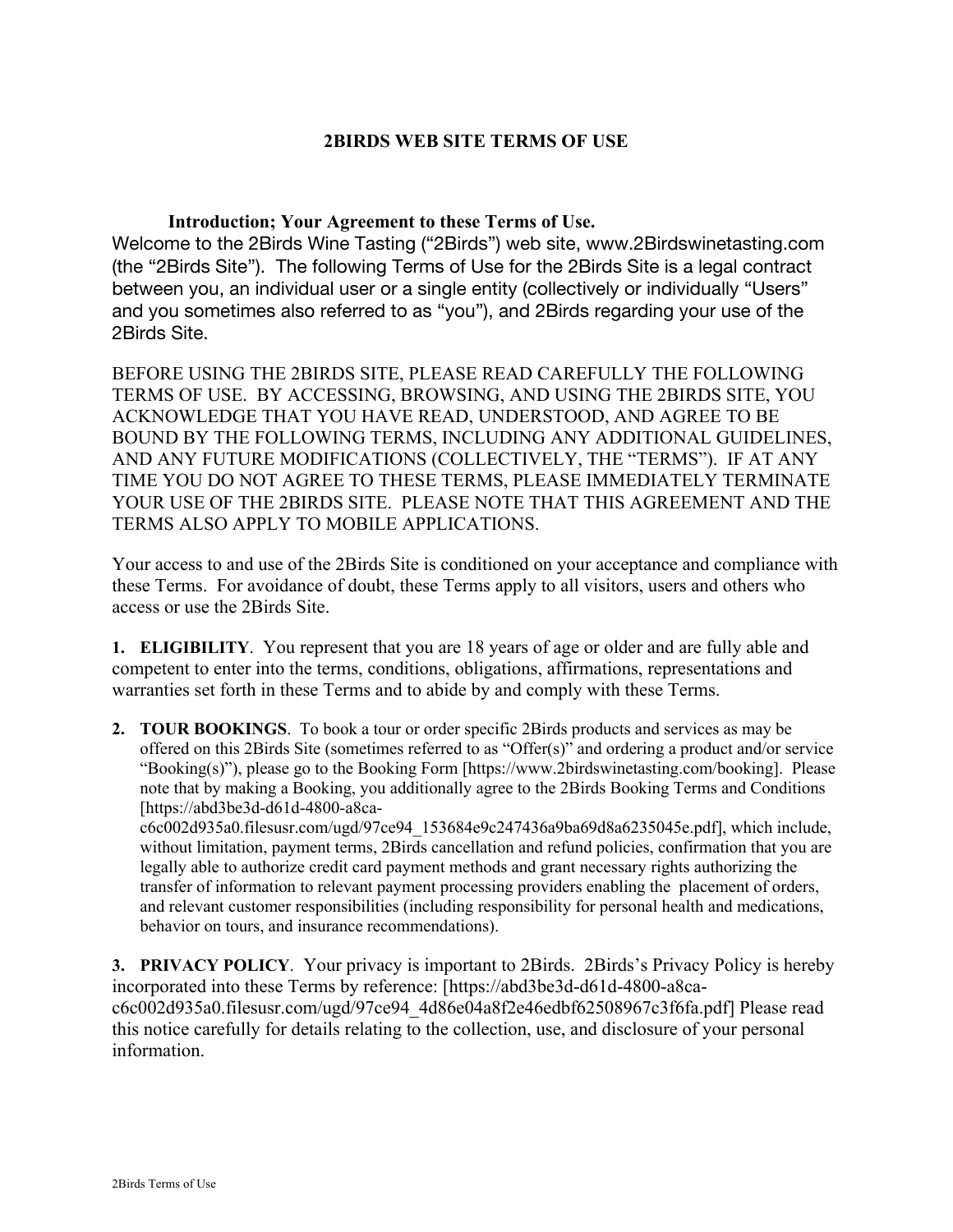#### **4. INDIVIDUAL FEATURES AND SERVICES; AVAILABILITY, ERRORS & INACCURACIES**.

(a) When using the 2Birds Site, you will be subject to any additional posted guidelines or rules applicable to specific services, and features which may be posted from time to time (the "Guidelines"). All such Guidelines are hereby incorporated by reference into the Terms.

(b) We are constantly updating Offers. We may experience errors, and the goods and services in our Offers may be inadvertently mispriced, described inaccurately, or unavailable, and we may experience delays in updating information regarding our Offers in our advertising on other websites. We cannot and do not guarantee the accuracy or completeness of Offers or any information, including prices, product images, specifications, availability, and services. We reserve the right to change or update information and to correct errors, inaccuracies, or omissions at any time without prior notice.

**5. Modification of the Terms.** 2Birds reserves the right, at our discretion, to change, modify, add, or remove portions of these Terms at any time without notice to you. Please check these Terms and any Guidelines periodically for changes. Your continued use of the 2Birds Site after the posting of changes constitutes your binding acceptance of such changes. For any material changes to these Terms, such amended terms will automatically be effective thirty (30) days after they are initially posted on the 2Birds Site.

# **6. Ownership; Proprietary Rights; Your Promises.**

(a) **2Birds's Rights**. The 2Birds Site is owned and operated by 2Birds. The content, visual interfaces, interactive features, information, graphics, design, compilation, computer code, products, software, services, and all other elements of the 2Birds Site ("2Birds Materials") are protected by copyright, trade dress, patent, and trademark laws, international conventions, and all other relevant intellectual property and proprietary rights, and applicable laws. All 2Birds Materials contained on the 2Birds Site are the copyrighted property of 2Birds (or its subsidiaries or affiliated entities if applicable) and/or third-party licensors. All trademarks, service marks, and trade names contained in the 2Birds Materials or on the 2Birds Site are proprietary to 2Birds or its affiliates and/or third-party licensors. 2Birds accordingly owns or otherwise controls all 2Birds Materials, reserves all rights not expressly granted in these Terms; you shall not acquire any right, title or interest to the 2Birds Materials.

(b) **Your Promises**. You represent and warrant that all the information you provide to us (including your profile/billing information) will be truthful and accurate, that you have the right to share any information or content that you provide without violating any laws, or the intellectual property, privacy, publicity, or other rights of any third party. Further, you agree that we may access, store and use any information that you provide in accordance with the terms of the Privacy Policy.

## **7. Prohibited Uses.**

(a) As a condition of your use of the 2Birds Site, you will not use the 2Birds Site for any purpose that is unlawful or prohibited by these Terms. Access to the 2Birds Materials and the 2Birds Site from territories where their access or use thereof is illegal is strictly prohibited. 2Birds Users are responsible for complying with all local rules, laws, and regulations including, without limitation, rules about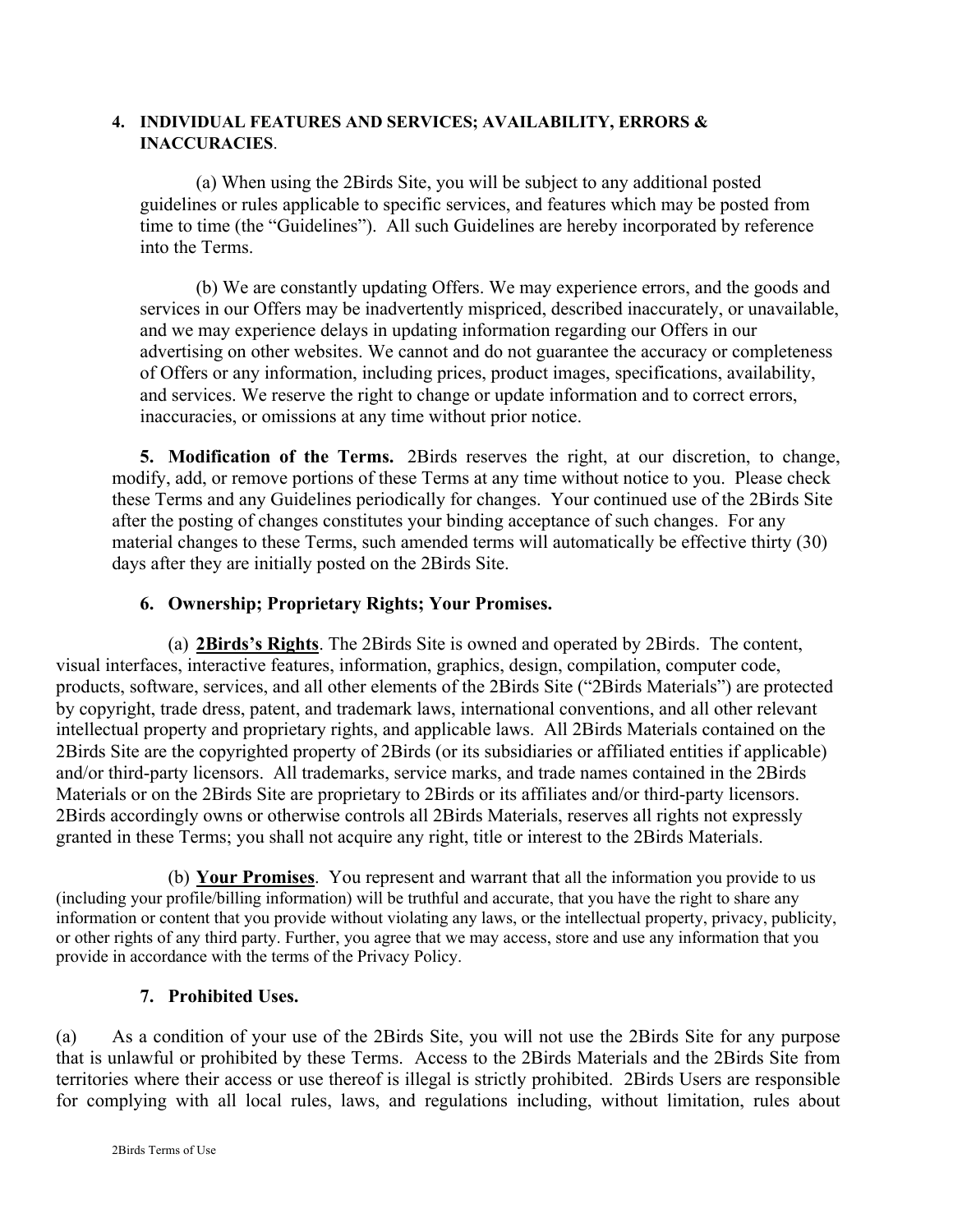intellectual property rights, the Internet, technology, data, email, or privacy. Any use by you of any of the 2Birds Materials and 2Birds Site other than for private, non-commercial use is strictly prohibited. In accordance with the foregoing, you represent and warrant that (i) you are not located in a country that is subject to a United States government embargo, or that has been designated by the United States government as a "terrorist supporting" country or organization, and (ii) you are not listed on any United States government list of prohibited or restricted parties.

(b) You agree not to impersonate any person or entity, falsely claim an affiliation with any person or entity, or access the 2Birds Site accounts of others without permission, forge another person's digital signature, misrepresent the source, identity, or content of information transmitted via the 2Birds Site, or perform any other similar fraudulent activity;

(c) You agree not to intentionally interfere with or damage, impair or disable the operation of the 2Birds Site or any user's enjoyment of it, by any means, including uploading or otherwise disseminating viruses, worms, spyware, adware or other malicious code;

(d) You agree not to remove, circumvent, disable, damage or otherwise interfere with any securityrelated features of the 2Birds Site, features that prevent or restrict the use or copying of any content accessible through the 2Birds Site, or features that enforce limitations on the use of the 2Birds Site.

(e) You agree not to obtain or attempt to obtain any materials or information through any means not intentionally made available through the 2Birds Site. You agree neither to modify the 2Birds Site in any manner or form, nor to use modified versions of the 2Birds Site, including (without limitation) for the purpose of obtaining unauthorized access to the 2Birds Site.

(f) You agree not to make unsolicited offers, advertisements, proposals, or send junk mail or spam to other users of the 2Birds Site. This includes, but is not limited to, unsolicited advertising, promotional materials or other solicitation material, bulk mailing of commercial advertising, chain mail, informational announcements, charity requests, and petitions for signatures.

(g) You agree not to reverse engineer, decompile, disassemble or otherwise attempt to discover the source code of the 2Birds Site or any part thereof, except and only to the extent that such activity is expressly permitted by applicable law notwithstanding this limitation.

(h) You agree not to modify, adapt, translate or create derivative works based upon the 2Birds Site or any part thereof;

(i) You agree not to delete the copyright notices or other intellectual property or other ownership rights or attributions on the 2Birds Site or on any third party postings/materials accessed via the 2Birds Site.

**8. Links and Third Party Content.** 2Birds may provide links on the 2Birds Site to other sites or content ("Reference Sites"). 2Birds has no control over such Reference Sites or content, and therefore makes no claim or representation regarding, and expressly disclaims responsibility for, the accuracy, quality, legality, nature, availability or reliability of Reference Sites or content linked to by the 2Birds Site. 2Birds provides links to you only as a convenience, and the inclusion of any link on the 2Birds Site does not imply our affiliation, endorsement, or adoption of the linked site or any information therein. ACCESS AND USE OF REFERENCE SITES,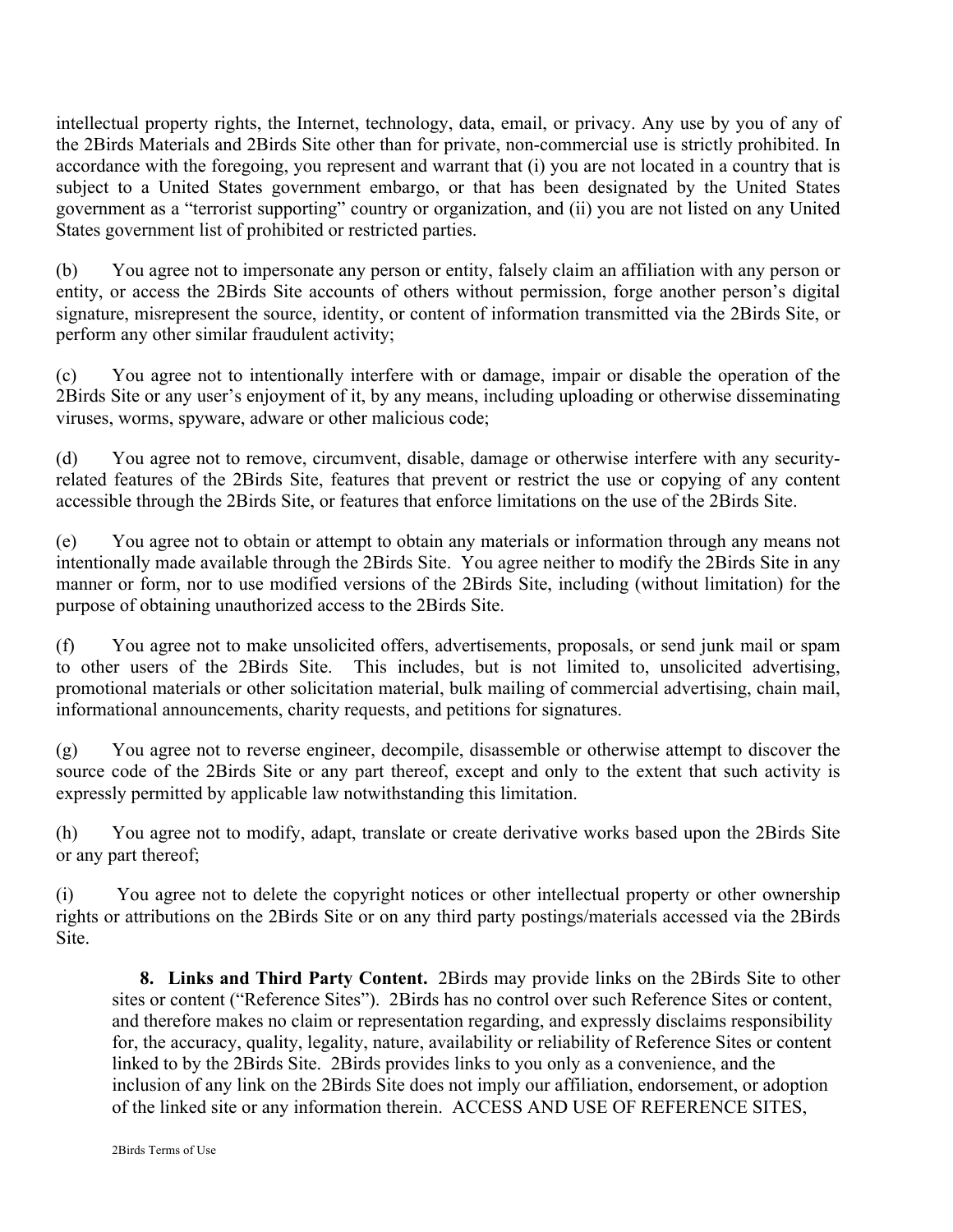INCLUDING THE INFORMATION, MATERIAL, PRODUCTS, AND SERVICES ON REFERENCE SITES OR AVAILABLE THROUGH REFERENCE SITES, IS SOLELY AT YOUR OWN RISK. When you leave the 2Birds Site, our terms and policies no longer govern. You should review applicable terms and policies, including the privacy and data gathering practices, of any Reference Sites.

**9. Availability of Service.** 2Birds may make changes to or discontinue any of the materials, products, or services available within the 2Birds Site at any time, and without notice. The materials, products, or services on the 2Birds Site may be out of date, and 2Birds makes no commitment to update these materials on the 2Birds Site.

### **10. Terms of Use Violations; Termination.**

(a) **2Birds.** 2Birds may also in its sole discretion and at any time discontinue providing access to the 2Birds Site, or any part thereof, with or without notice. You agree that any termination of your access to the 2Birds Site or any account you may have or portion thereof may be effected without prior notice, and you agree that 2Birds shall not be liable to you or any third-party for any such termination.

### **11. Disclaimers; No Warranties.**

- **(a) No warranties.** TO THE FULLEST EXTENT PERMISSIBLE PURSUANT TO APPLICABLE LAW, 2BIRDS, AND ITS AFFILIATES, PARTNERS, AND SUPPLIERS DISCLAIM ALL WARRANTIES, STATUTORY, EXPRESS OR IMPLIED, INCLUDING, BUT NOT LIMITED TO, IMPLIED WARRANTIES OF MERCHANTABILITY, FITNESS FOR A PARTICULAR PURPOSE, TITLE, AND NON-INFRINGEMENT OF PROPRIETARY RIGHTS. NO ADVICE OR INFORMATION, WHETHER ORAL OR WRITTEN, OBTAINED BY YOU FROM 2BIRDS OR THROUGH THE 2BIRDS SITE WILL CREATE ANY WARRANTY NOT EXPRESSLY STATED HEREIN. YOU EXPRESSLY ACKNOWLEDGE THAT AS USED THROUGHOUT SECTIONS 11-13, THE TERM 2BIRDS INCLUDES, IF AND AS APPLICABLE, 2BIRDS'S OFFICERS, DIRECTORS, EMPLOYEES, SHAREHOLDERS, INDIVIDUAL MEMBERS, PARTNERS, AGENTS, SUPPLIERS, LICENSORS, AFFILIATES AND SUBCONTRACTORS.
- **(b) "As is" and "As available" and "With All Faults."** YOU EXPRESSLY AGREE THAT THE USE OF THE 2BIRDS SITE IS AT YOUR SOLE RISK. THE 2BIRDS SITE AND ANY THIRD-PARTY MEDIA, CONTENT, SOFTWARE, SERVICES OR APPLICATIONS MADE AVAILABLE IN CONJUNCTION WITH OR THROUGH THE 2BIRDS SITE ARE PROVIDED ON AN "AS IS" AND "AS AVAILABLE", "WITH ALL FAULTS" BASIS AND WITHOUT WARRANTIES OR REPRESENTATIONS OF ANY KIND EITHER EXPRESS OR IMPLIED.
- **(c) Platform Operation and Content.** 2BIRDS, ITS SUPPLIERS, LICENSORS, AFFILIATES, AND PARTNERS DO NOT WARRANT THAT THE 2BIRDS MATERIALS, 2BIRDS SITE, OR ANY OTHER INFORMATION OFFERED ON OR THROUGH THE 2BIRDS SITE OR ANY REFERENCE SITES WILL BE UNINTERRUPTED, OR FREE OF ERRORS, VIRUSES OR OTHER HARMFUL COMPONENTS AND DO NOT WARRANT THAT ANY OF THE FOREGOING WILL BE CORRECTED.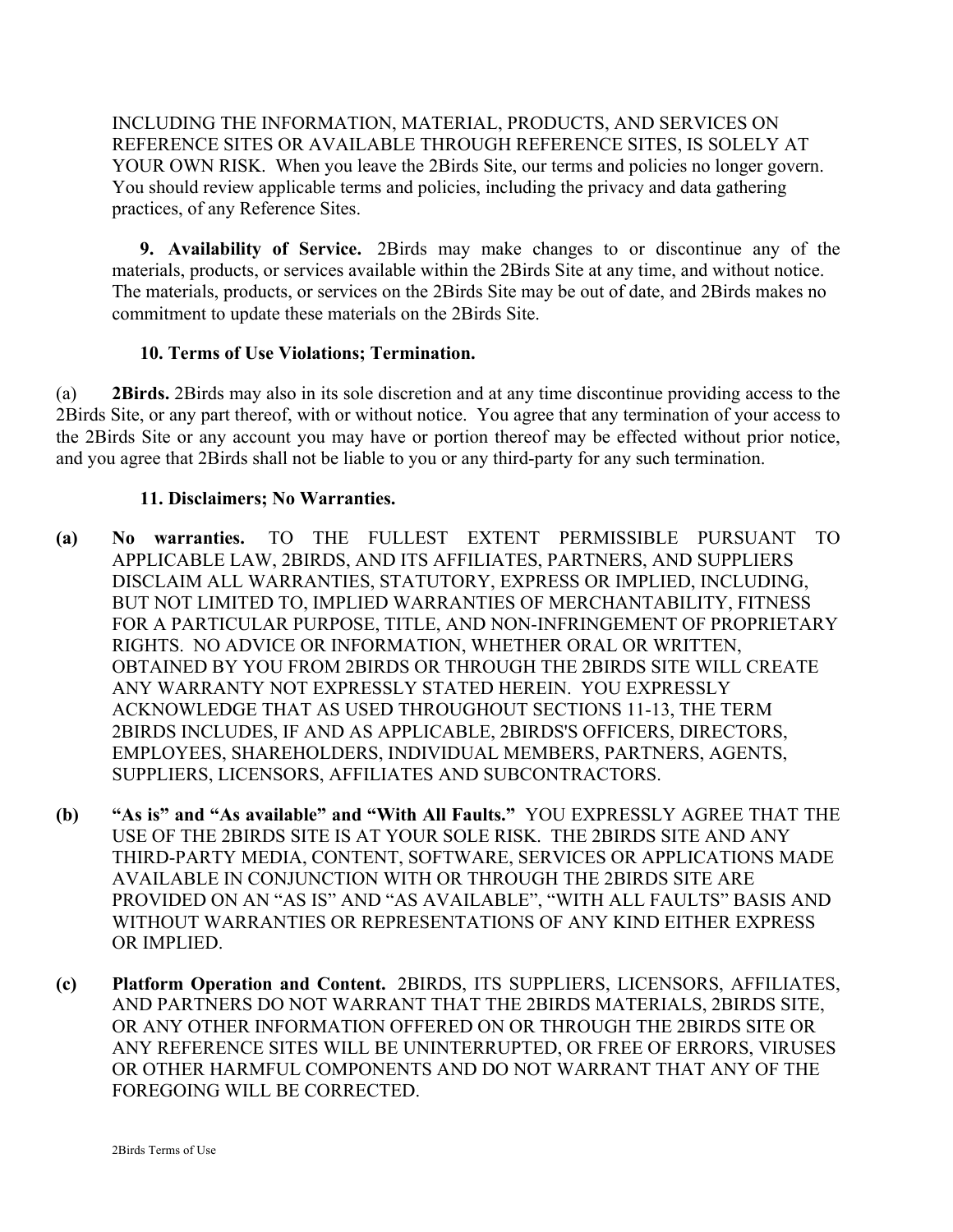- **(d) Accuracy.** 2BIRDS, ITS SUPPLIERS, LICENSORS, AFFILIATES, AND PARTNERS DO NOT WARRANT OR MAKE ANY REPRESENTATIONS REGARDING THE USE OR THE RESULTS OF THE USE OF THE 2BIRDS SITE OR ANY REFERENCE SITES IN TERMS OF CORRECTNESS, ACCURACY, RELIABILITY, OR OTHERWISE.
- **(e) Harm to Your Computer.** YOU UNDERSTAND AND AGREE THAT YOU USE, ACCESS, DOWNLOAD, OR OTHERWISE OBTAIN INFORMATION, MATERIALS, OR DATA THROUGH THE 2BIRDS SITE OR ANY REFERENCE SITES AT YOUR OWN DISCRETION AND RISK AND THAT YOU WILL BE SOLELY RESPONSIBLE FOR ANY DAMAGE TO YOUR PROPERTY (INCLUDING YOUR COMPUTER SYSTEM) OR LOSS OF DATA THAT RESULTS FROM THE DOWNLOAD OR USE OF SUCH MATERIAL OR DATA.

## **12. Limitation of Liability and Damages.**

- **(a) Limitation of Liability.** UNDER NO CIRCUMSTANCES, AND UNDER NO LEGAL THEORY, INCLUDING, BUT NOT LIMITED TO, NEGLIGENCE, SHALL 2BIRDS OR ITS AFFILIATES, CONTRACTORS, EMPLOYEES, AGENTS, OR THIRD PARTY PARTNERS OR SUPPLIERS, BE LIABLE FOR ANY SPECIAL, INDIRECT, INCIDENTAL, CONSEQUENTIAL, OR EXEMPLARY DAMAGES (INCLUDING WITHOUT LIMITATION, LOSS OF PROFITS, DATA OR USE OR COST OF COVER) ARISING OUT OF OR RELATING TO THESE TERMS OR THAT RESULT FROM YOUR USE OR THE INABILITY TO USE THE 2BIRDS MATERIALS ON THE 2BIRDS SITE OR ANY REFERENCE SITES, THE 2BIRDS SITE ITSELF, OR ANY OTHER INTERACTIONS WITH 2BIRDS, EVEN IF 2BIRDS OR A 2BIRDS AUTHORIZED REPRESENTATIVE HAS BEEN ADVISED OF THE POSSIBILITY OF SUCH DAMAGES. APPLICABLE LAW MAY NOT ALLOW THE LIMITATION OR EXCLUSION OF LIABILITY OR INCIDENTAL OR CONSEQUENTIAL DAMAGES, SO THE ABOVE LIMITATION OR EXCLUSION MAY NOT APPLY TO YOU. IN SUCH CASES, 2BIRDS'S LIABILITY WILL BE LIMITED TO THE EXTENT PERMITTED BY LAW.
- **(b) Limitation of Damages.** IN NO EVENT SHALL 2BIRDS OR ITS AFFILIATES, CONTRACTORS, EMPLOYEES, AGENTS, OR THIRD PARTY PARTNERS, LICENSORS OR SUPPLIERS' TOTAL LIABILITY TO YOU FOR ALL DAMAGES, LOSSES, AND CAUSES OF ACTION ARISING OUT OF OR RELATING TO THESE TERMS OR YOUR USE OF THE 2BIRDS SITE (WHETHER IN CONTRACT, TORT (INCLUDING NEGLIGENCE), WARRANTY, OR OTHERWISE) EXCEED THE GREATER OF THE AMOUNT PAID BY YOU TO 2BIRDS DURING THE SIX MONTHS PRIOR TO SUCH CAUSE OF ACTION OR ONE HUNDRED EUROS.
- **(c) Reference Sites.** THESE LIMITATIONS SHALL ALSO APPLY WITH RESPECT TO DAMAGES INCURRED BY REASON OF ANY PRODUCTS OR SERVICES SOLD OR PROVIDED ON ANY REFERENCE SITES OR OTHERWISE BY THIRD PARTIES OTHER THAN 2BIRDS AND RECEIVED BY YOU THROUGH OR ADVERTISED ON THE 2BIRDS SITE OR RECEIVED BY YOU THROUGH ANY REFERENCE SITES.

## **13. Limitations by Applicable Law; Basis of the Bargain.**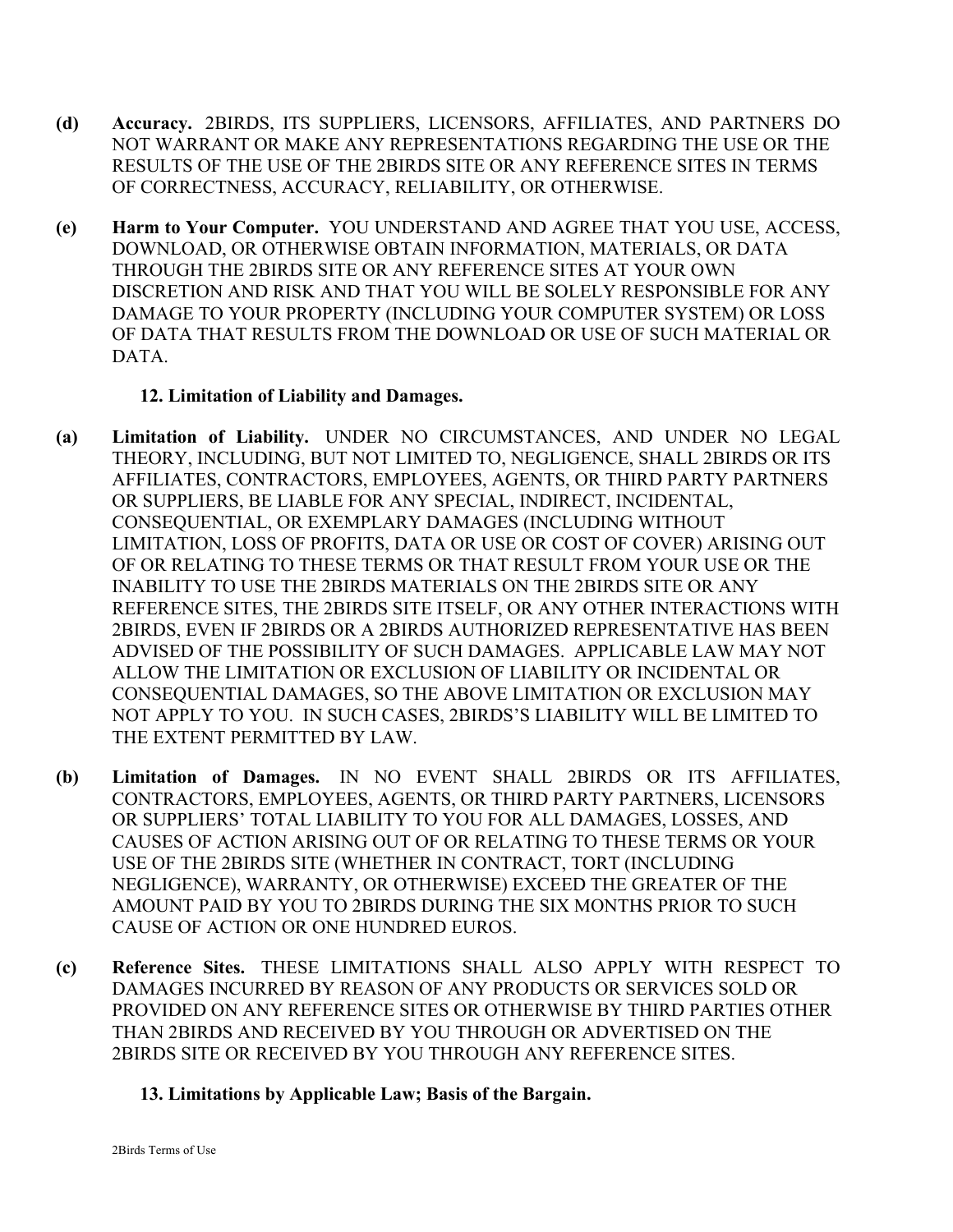- **(a) Limitations by Applicable Law.** CERTAIN JURISDICTIONS DO NOT ALLOW LIMITATIONS ON IMPLIED WARRANTIES OR THE EXCLUSION OR LIMITATION OF CERTAIN DAMAGES. IF YOU RESIDE IN SUCH A JURISDICTION, SOME OR ALL OF THE ABOVE DISCLAIMERS, EXCLUSIONS, OR LIMITATIONS MAY NOT APPLY TO YOU, AND YOU MAY HAVE ADDITIONAL RIGHTS. THE LIMITATIONS OR EXCLUSIONS OF WARRANTIES, REMEDIES OR LIABILITY CONTAINED IN THESE TERMS APPLY TO YOU TO THE FULLEST EXTENT SUCH LIMITATIONS OR EXCLUSIONS ARE PERMITTED UNDER THE LAWS OF THE JURISDICTION IN WHICH YOU ARE LOCATED.
- **(b) Basis of the Bargain.** YOU ACKNOWLEDGE AND AGREE THAT 2BIRDS HAS OFFERED ITS PRODUCTS AND SERVICES AND ENTERED INTO THESE TERMS IN RELIANCE UPON THE WARRANTY DISCLAIMERS AND THE LIMITATIONS OF LIABILITY SET FORTH HEREIN, THAT THE WARRANTY DISCLAIMERS AND THE LIMITATIONS OF LIABILITY SET FORTH HEREIN REFLECT A REASONABLE AND FAIR ALLOCATION OF RISK BETWEEN YOU AND 2BIRDS, AND THAT THE WARRANTY DISCLAIMERS AND THE LIMITATIONS OF LIABILITY SET FORTH HEREIN FORM AN ESSENTIAL BASIS OF THE BARGAIN BETWEEN YOU AND 2BIRDS. YOU ACKNOWLEDGE AND AGREE THAT 2BIRDS WOULD NOT BE ABLE TO PROVIDE THE 2BIRDS SITE TO YOU ON AN ECONOMICALLY REASONABLE BASIS WITHOUT THESE LIMITATIONS.

### **14. Dispute Resolution and Arbitration**.

(a) Governing Law. These Terms will be governed by and construed in accordance with the laws of Spain, without giving effect to any principles of conflicts of law.

(b) Jurisdiction. You agree that any action at law or in equity arising out of or relating to these Terms or 2Birds will be filed only in the courts located in Mallorca, Spain, and you hereby consent and submit to the personal and exclusive jurisdiction of such courts for the purposes of litigating any such action.

## **15. Miscellaneous.**

**(a) Notice.** 2Birds may provide you with notices, including those regarding changes to these Terms, by email, regular mail or postings on the 2Birds Site. Notice will be deemed given twenty-four hours after email is sent, unless 2Birds is notified that the email address is invalid. Alternatively, we may give you legal notice by mail to a postal address, if provided by you through the 2Birds Site. In such case, notice will be deemed given three days after the date of mailing. Notice posted on the 2Birds Site is deemed given 30 days following the initial posting.

(b) **Report Violations; Questions**. You agree that you will report any violations of the Terms to 2Birds at the following: [info@2birdswinetasting.com]. Additionally, if you have any questions or comments about these Terms, please contact info@2birdswinetasting.com

**(c) Waiver.** A provision of these Terms may be waived only by a written instrument executed by the party entitled to the benefit of such provision. The failure of 2Birds to exercise or enforce any right or provision of these Terms will not constitute a waiver of such right or provision.